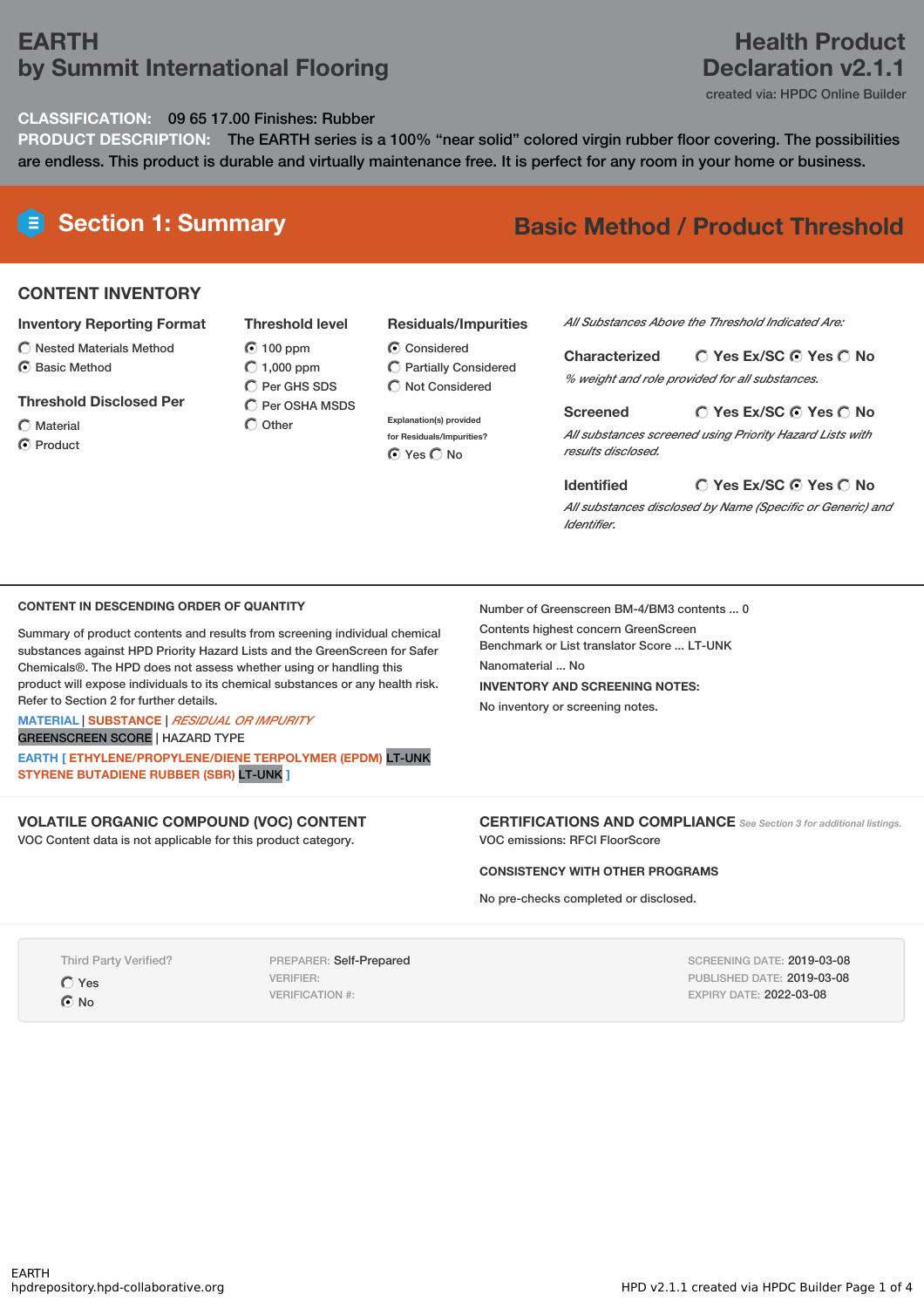This section lists contents in a product based on specific threshold(s) and reports detailed health information including hazards. This *HPD uses the inventory method indicated above, which is one of three possible methods:*

- *Basic Inventory method with Product-level threshold.*
- *Nested Material Inventory method with Product-level threshold*
- *Nested Material Inventory method with individual Material-level thresholds*

Definitions and requirements for the three inventory methods and requirements for each data field can be found in the HPD Open *Standard version 2.1, available on the HPDC website at: [www.hpd-collaborative.org/hpd-2-1-standard](http://www.hpd-collaborative.org/hpd-2-1-standard)*

### **EARTH**

 $\mathbf{r}$ 

PRODUCT THRESHOLD: 100 ppm RESIDUALS AND IMPURITIES CONSIDERED: Yes

RESIDUALS AND IMPURITIES NOTES: "We are concerned as a company about the proprietary content with regards to exact quantities per product being released due to a possible manufacturing duplication. In the highly competitive recycled rubber flooring industry, exact formulations with regards to rubber crumb and polymer binder are really what determines product quality and durability. If our competitors had access to the ratios of contents of these products, we could quickly lose our competitive edge in the market place."

OTHER PRODUCT NOTES: No other notes to add.

| HAZARD SCREENING METHOD: Pharos Chemical and Materials Library |                                                                | HAZARD SCREENING DATE: 2019-03-08 |          |                                   |  |
|----------------------------------------------------------------|----------------------------------------------------------------|-----------------------------------|----------|-----------------------------------|--|
| %: $0.0000 - 99.0000$                                          | GS: LT-UNK                                                     | RC: UNK                           | NANO: No | ROLE: Main ingredient in flooring |  |
| <b>HAZARD TYPE</b>                                             | AGENCY AND LIST TITLES                                         | WARNINGS                          |          |                                   |  |
|                                                                | No hazards found                                               |                                   |          |                                   |  |
|                                                                |                                                                |                                   |          |                                   |  |
| SUBSTANCE NOTES: Nothing to add.                               |                                                                |                                   |          |                                   |  |
|                                                                |                                                                |                                   |          |                                   |  |
|                                                                |                                                                |                                   |          | ID: 9003-55-8                     |  |
| <b>STYRENE BUTADIENE RUBBER (SBR)</b>                          | HAZARD SCREENING METHOD: Pharos Chemical and Materials Library |                                   |          | HAZARD SCREENING DATE: 2019-03-08 |  |
| %: $0.0000 - 99.0000$                                          | GS: LT-UNK                                                     | RC: UNK                           | NANO: No | ROLE: Main Ingredient0            |  |
| <b>HAZARD TYPE</b>                                             | <b>AGENCY AND LIST TITLES</b>                                  |                                   | WARNINGS |                                   |  |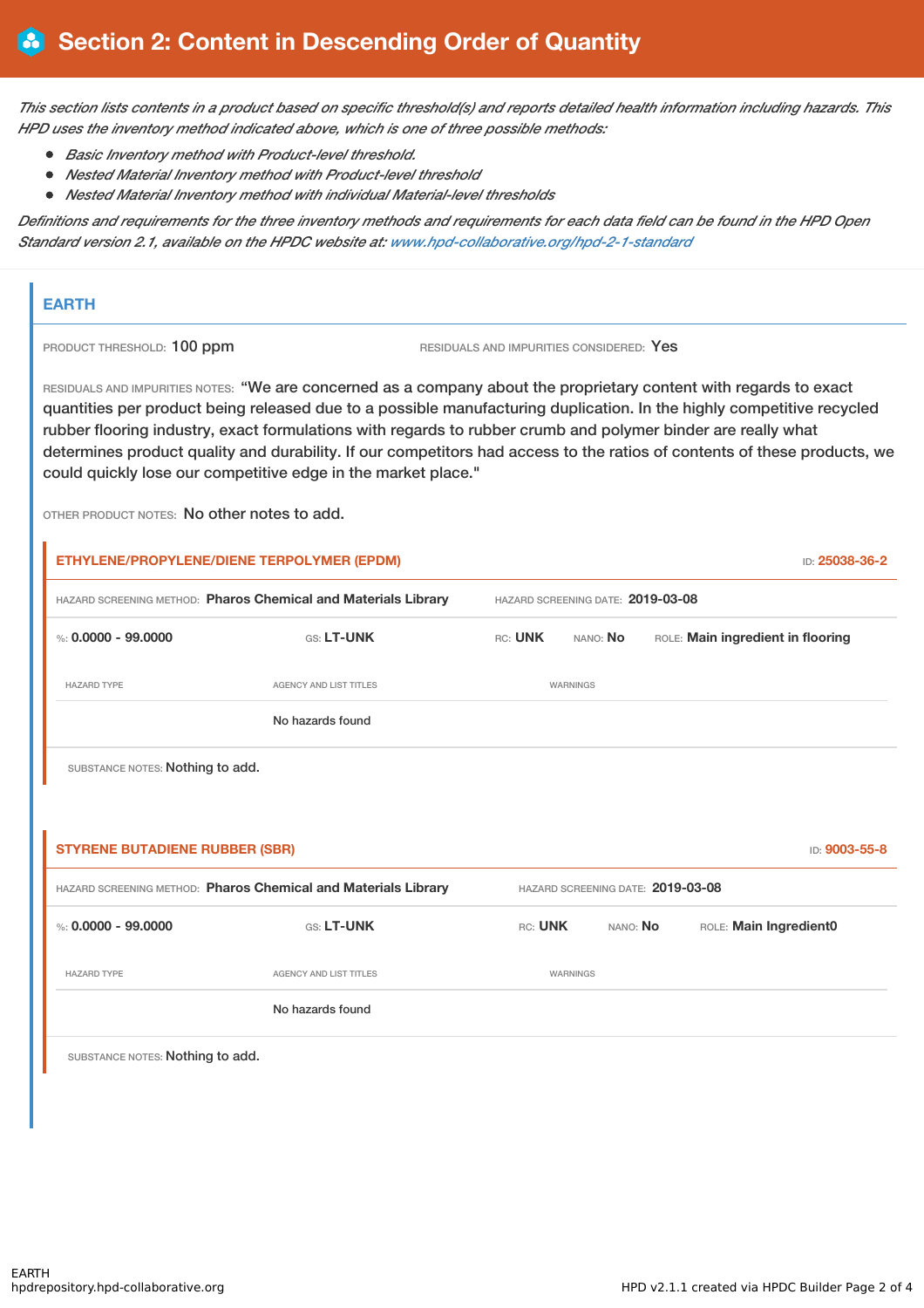This section lists applicable certification and standards compliance information for VOC emissions and VOC content. Other types of *health or environmental performance testing or certifications completed for the product may be provided.*

| <b>VOC EMISSIONS</b>                                                                                                                                                                 |                                           | <b>RFCI FloorScore</b>                      |                                                                 |  |  |
|--------------------------------------------------------------------------------------------------------------------------------------------------------------------------------------|-------------------------------------------|---------------------------------------------|-----------------------------------------------------------------|--|--|
| CERTIFYING PARTY: Third Party<br>APPLICABLE FACILITIES: AII<br><b>CERTIFICATE URL:</b><br>https://www.scscertified.com/products/cert_pdfs/SummitFlooring_2019_SCS-<br>FS-04374 s.pdf | <b>ISSUE DATE:</b><br>$2019 - 02 -$<br>01 | <b>EXPIRY DATE:</b><br>$2020 - 01 -$<br>-31 | <b>CERTIFIER OR LAB:</b><br><b>SCS Gloal</b><br><b>Services</b> |  |  |

CERTIFICATION AND COMPLIANCE NOTES: No notes

## **H** Section 4: Accessories

This section lists related products or materials that the manufacturer requires or recommends for installation (such as adhesives or fasteners), maintenance, cleaning, or operations. For information relating to the contents of these related products, refer to their *applicable Health Product Declarations, if available.*

No accessories are required for this product.

## **Section 5: General Notes**

Our recycled rubber products may contribute to help your project contain one (1) LEED point for each category. The categories include: Materials & Resources: Construction Waste Management (MR 2), Environmentally Preferable Products (credit MR2.2), Recycled Content (credit MR 4), and Regional Materials (credit MR 5) Indoor Environmental Quality: Low Emitting Adhesives/Sealers (credit EQ 4.1) SCS-1350: Low Emitting Flooring Systems (credit EQ 4.3) Innovation & Design: Innovation (credit ID 1.1)